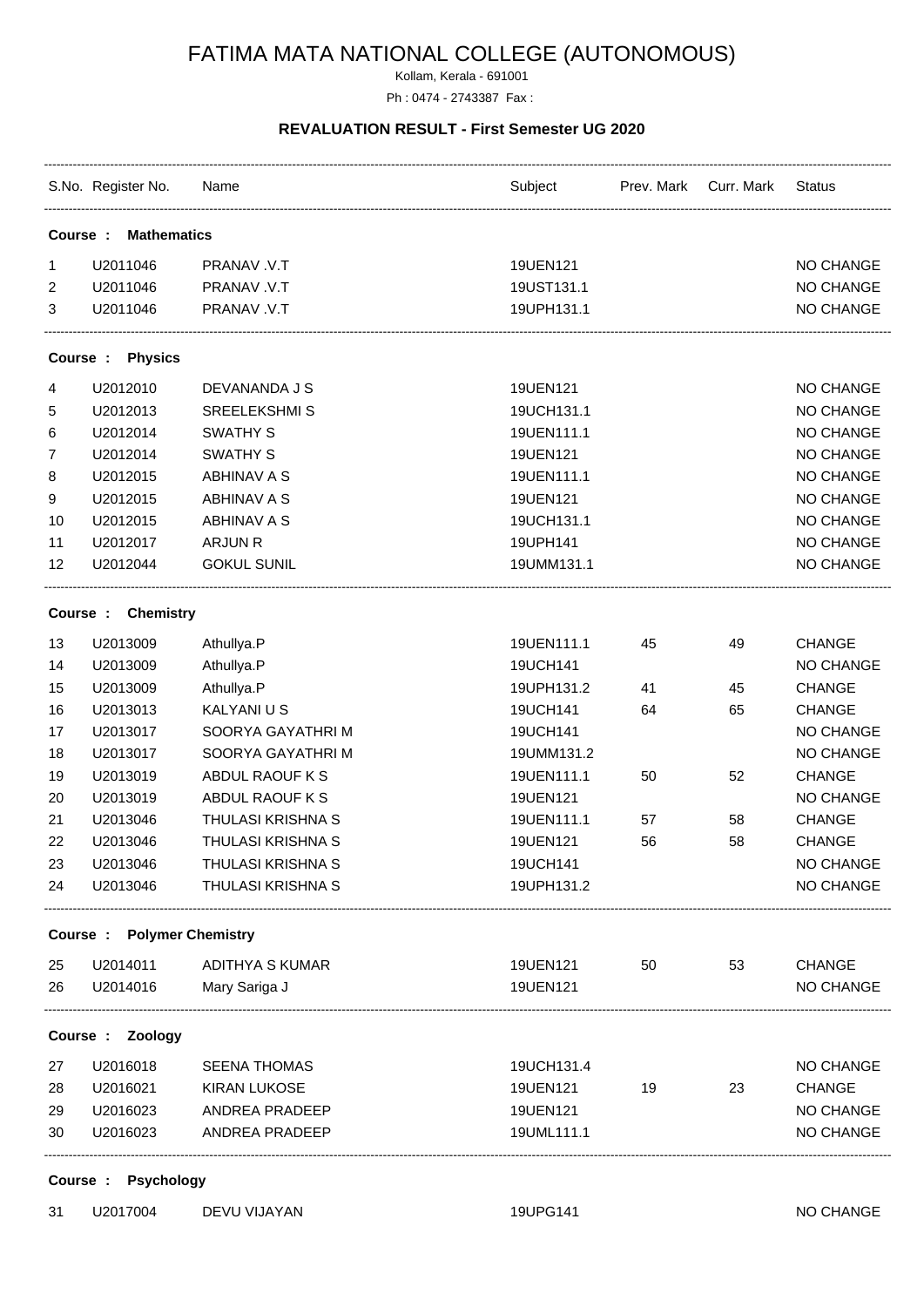# FATIMA MATA NATIONAL COLLEGE (AUTONOMOUS)

Kollam, Kerala - 691001 Ph : 0474 - 2743387 Fax :

#### **REVALUATION RESULT - First Semester UG 2020**

|                                                    | S.No. Register No. | Name                         | Subject    |    | Prev. Mark Curr. Mark | <b>Status</b>    |  |  |
|----------------------------------------------------|--------------------|------------------------------|------------|----|-----------------------|------------------|--|--|
| 32                                                 | U2017004           | DEVU VIJAYAN                 | 19UZO131.2 | 67 | 70                    | <b>CHANGE</b>    |  |  |
| 33                                                 | U2017031           | <b>BETTY JOSE</b>            | 19UEN121   | 50 | 53                    | <b>CHANGE</b>    |  |  |
| 34                                                 | U2017057           | JOEL JOSEPH                  | 19UEN111.1 | 55 | 57                    | <b>CHANGE</b>    |  |  |
| 35                                                 | U2017057           | JOEL JOSEPH                  | 19UEN121   |    |                       | NO CHANGE        |  |  |
| <b>English Language and Literature</b><br>Course : |                    |                              |            |    |                       |                  |  |  |
| 36                                                 | U2021006           | Kavya Priya S                | 19UEN111.1 | 56 | 57                    | <b>CHANGE</b>    |  |  |
| 37                                                 | U2021006           | Kavya Priya S                | 19UEN121   |    |                       | NO CHANGE        |  |  |
| 38                                                 | U2021007           | Neha Mariyam Binu            | 19UEN111.1 |    |                       | NO CHANGE        |  |  |
| 39                                                 | U2021007           | Neha Mariyam Binu            | 19UEN121   | 57 | 61                    | <b>CHANGE</b>    |  |  |
| 40                                                 | U2021007           | Neha Mariyam Binu            | 19UEN131   | 69 | 70                    | <b>CHANGE</b>    |  |  |
| 41                                                 | U2021008           | SNEHA ANN JOHN               | 19UEN121   | 48 | 49                    | <b>CHANGE</b>    |  |  |
| 42                                                 | U2021008           | SNEHA ANN JOHN               | 19UEN141   |    |                       | NO CHANGE        |  |  |
| 43                                                 | U2021009           | <b>ASHIK GEORGE</b>          | 19UEN121   | 48 | 50                    | <b>CHANGE</b>    |  |  |
| 44                                                 | U2021027           | <b>AKHILA RAJ</b>            | 19UEN141   |    |                       | NO CHANGE        |  |  |
| 45                                                 | U2021039           | <b>GOURI M S</b>             | 19UEN121   |    |                       | <b>NO CHANGE</b> |  |  |
| 46                                                 | U2021041           | <b>JAQUILIN P</b>            | 19UEN121   | 55 | 57                    | <b>CHANGE</b>    |  |  |
| Course: Malayalam Language, Culture and Literature |                    |                              |            |    |                       |                  |  |  |
| 47                                                 | U2022001           | NANDHANA A R                 | 19UEN111.1 |    |                       | NO CHANGE        |  |  |
| 48                                                 | U2022001           | NANDHANA A R                 | 19UML131   |    |                       | NO CHANGE        |  |  |
| 49                                                 | U2022006           | <b>AKASH M</b>               | 19UEN121   | 23 | 28                    | <b>CHANGE</b>    |  |  |
| 50                                                 | U2022008           | <b>ABITHA B</b>              | 19UEN121   |    |                       | <b>NO CHANGE</b> |  |  |
| 51                                                 | U2022053           | <b>EMMANUEL LAZAR PRINCE</b> | 19UEN121   | 18 | 19                    | <b>CHANGE</b>    |  |  |
| Course:                                            | <b>Economics</b>   |                              |            |    |                       |                  |  |  |
| 52                                                 | U2023032           | <b>ASHME JOSEPH</b>          | 19UML111.1 |    |                       | <b>NO CHANGE</b> |  |  |
| 53                                                 | U2023034           | <b>BHADRA T PILLAI</b>       | 19UML111.1 |    |                       | NO CHANGE        |  |  |
| 54                                                 | U2023034           | <b>BHADRA T PILLAI</b>       | 19UHY131   | 60 | 66                    | <b>CHANGE</b>    |  |  |
| 55                                                 | U2023037           | FATHIMA SHIYARA M.           | 19UEN121   |    |                       | NO CHANGE        |  |  |
| 56                                                 | U2023039           | JESNA FATHIMA J N            | 19UML111.1 |    |                       | NO CHANGE        |  |  |
| 57                                                 | U2023042           | Lubana G                     | 19UPS131   |    |                       | NO CHANGE        |  |  |
| 58                                                 | U2023081           | <b>HIMA SYAM</b>             | 19UEN121   |    |                       | NO CHANGE        |  |  |
| 59                                                 | U2023081           | <b>HIMA SYAM</b>             | 19UEC141   |    |                       | NO CHANGE        |  |  |
| 60                                                 | U2023081           | <b>HIMA SYAM</b>             | 19UHY131   |    |                       | NO CHANGE        |  |  |
| <b>Finance</b><br>Course :                         |                    |                              |            |    |                       |                  |  |  |
| 61                                                 | U2031015           | SANTRA JOSE                  | 19UEN111.2 | 60 | 61                    | <b>CHANGE</b>    |  |  |
| 62                                                 | U2031015           | SANTRA JOSE                  | 19UCO141   |    |                       | NO CHANGE        |  |  |
| 63                                                 | U2031015           | SANTRA JOSE                  | 19UCO142   |    |                       | NO CHANGE        |  |  |
| 64                                                 | U2031045           | APARNA G VASANTH             | 19UML111.2 | 19 | 30                    | <b>CHANGE</b>    |  |  |
| 65                                                 | U2031045           | APARNA G VASANTH             | 19UCO142   |    |                       | NO CHANGE        |  |  |
|                                                    |                    |                              |            |    |                       |                  |  |  |

### **Course : English Language, Literature and Communication**